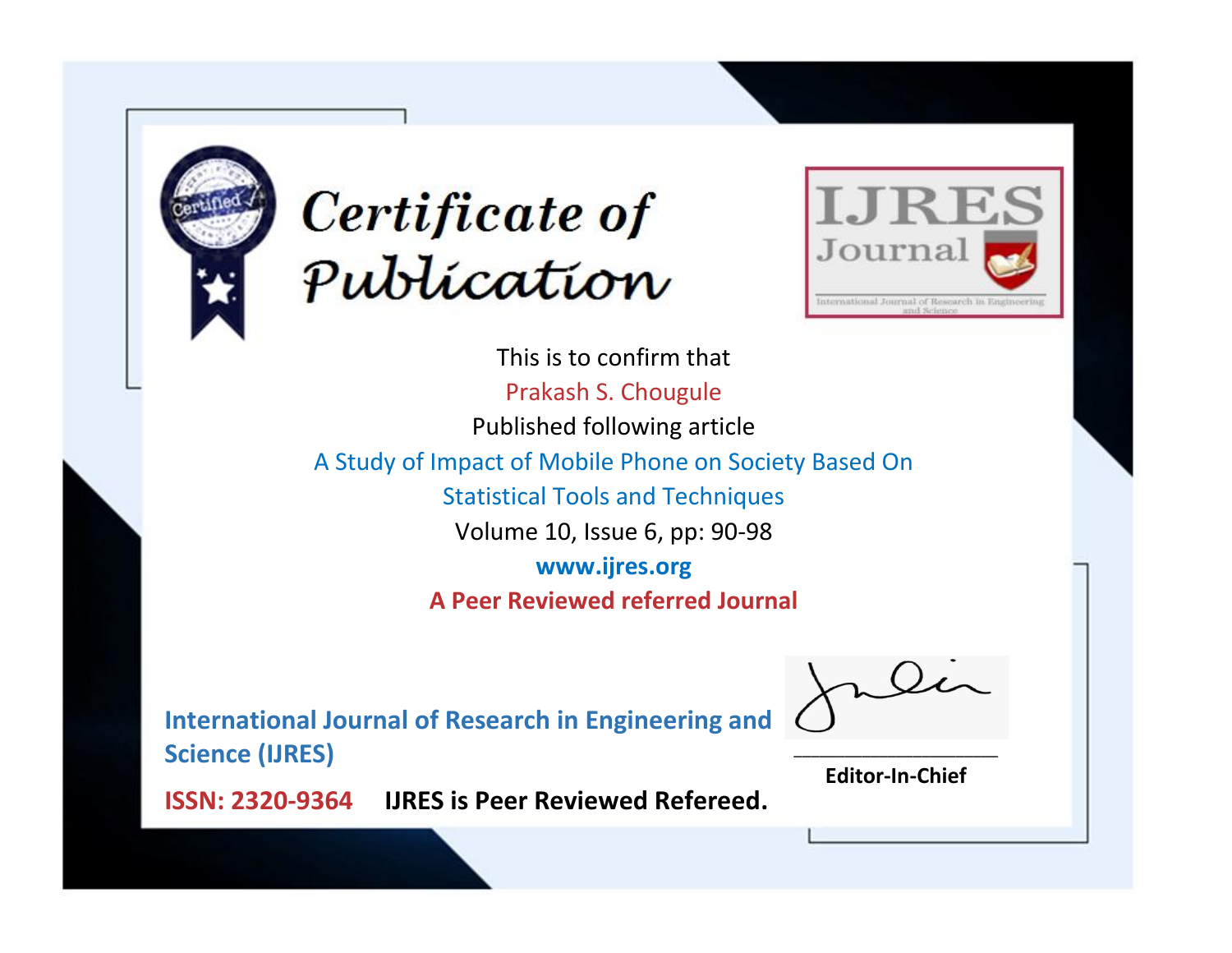



This is to confirm that Tejaswi S.Kurane Published following article A Study of Impact of Mobile Phone on Society Based On Statistical Tools and Techniques Volume 10, Issue 6, pp: 90-98 **www.ijres.org A Peer Reviewed referred Journal**

**International Journal of Research in Engineering and Science (IJRES)**

\_\_\_\_\_\_\_\_\_\_\_\_\_\_\_\_\_\_\_\_\_\_\_\_ **Editor-In-Chief**

**Journal.**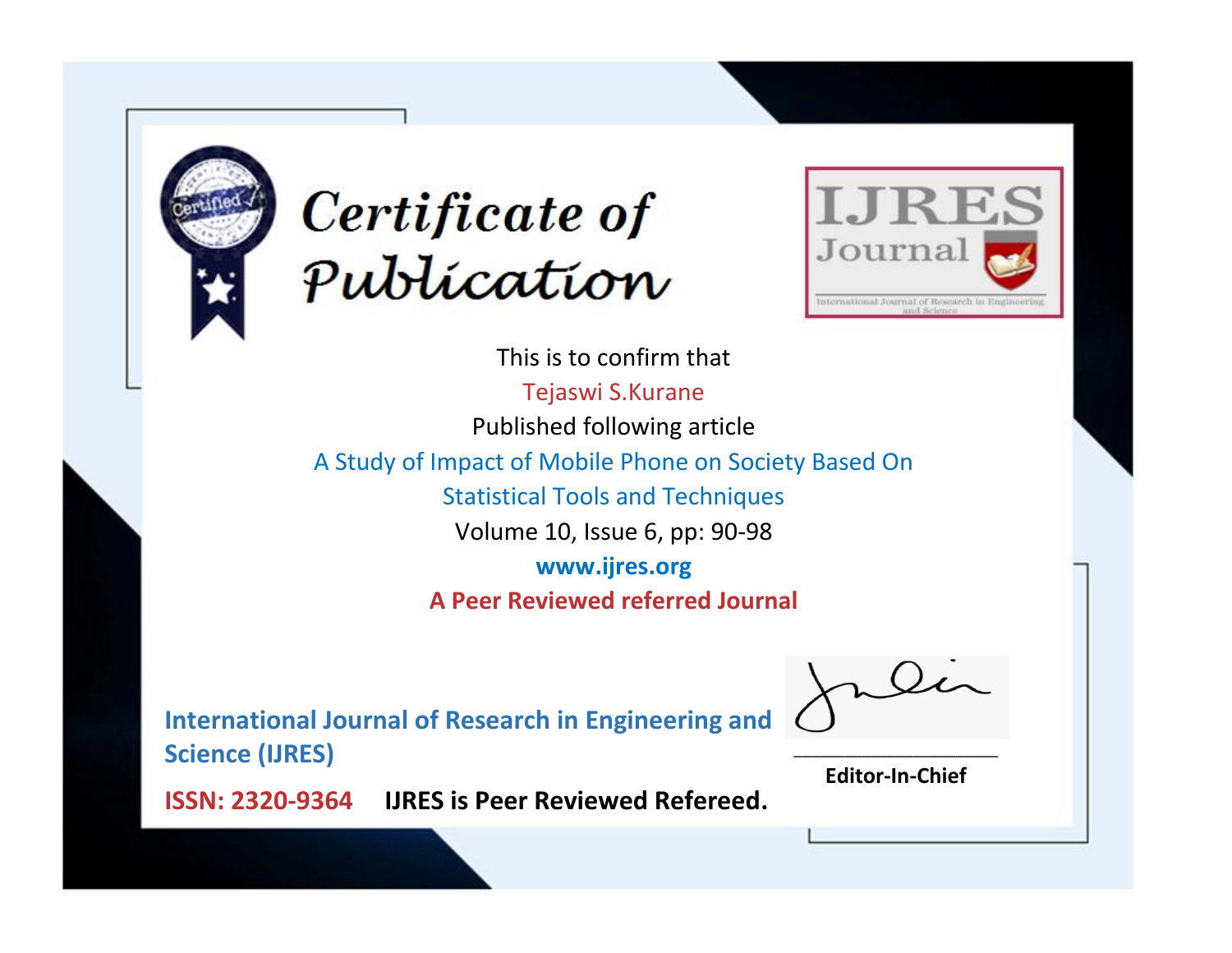



This is to confirm that Miss. Rajashri S.Padwal Published following article A Study of Impact of Mobile Phone on Society Based On Statistical Tools and Techniques Volume 10, Issue 6, pp: 90-98 **www.ijres.org A Peer Reviewed referred Journal**

**International Journal of Research in Engineering and Science (IJRES)**

\_\_\_\_\_\_\_\_\_\_\_\_\_\_\_\_\_\_\_\_\_\_\_\_ **Editor-In-Chief**

**Journal.**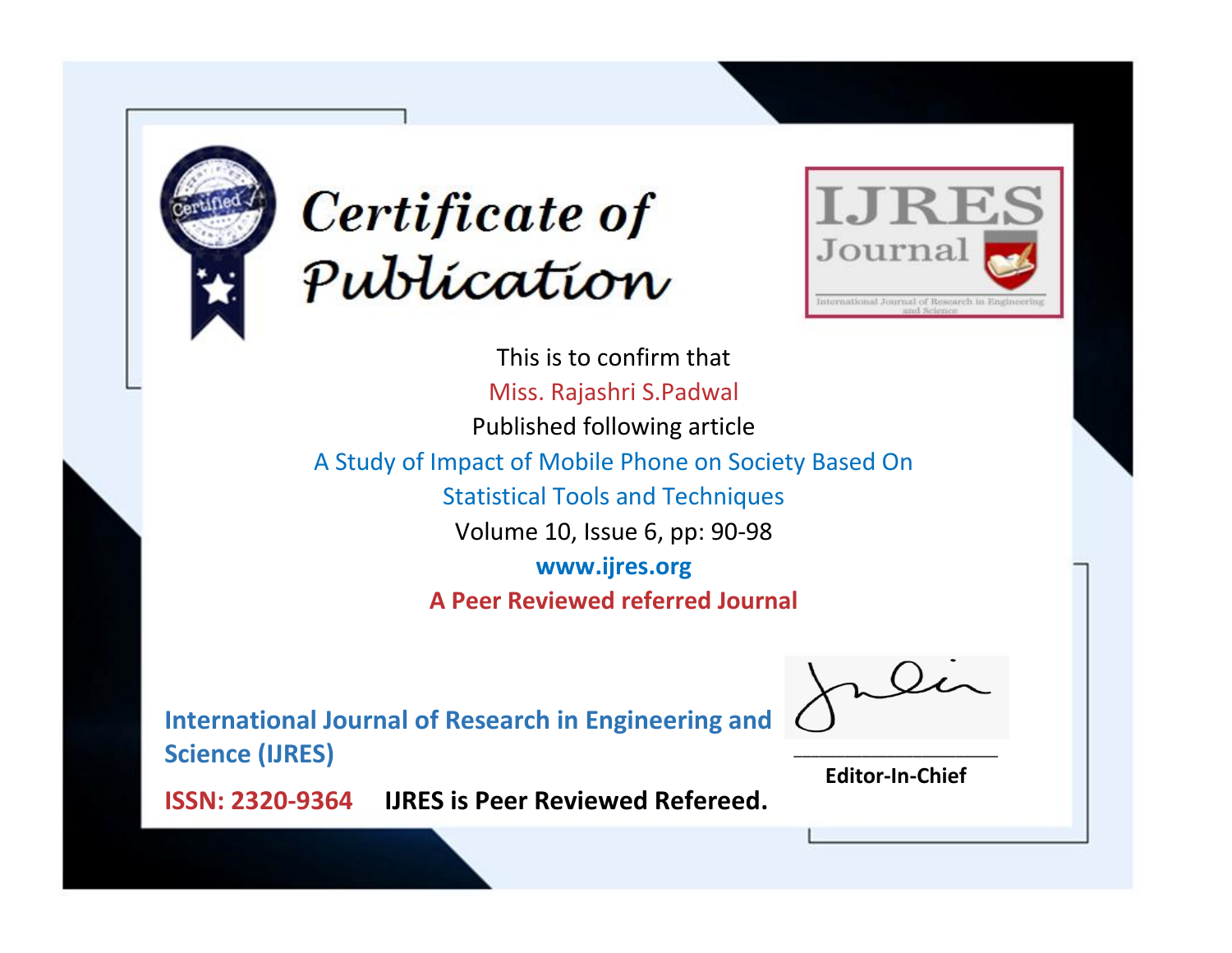



This is to confirm that Miss. Rutuja K. Ghadage Published following article A Study of Impact of Mobile Phone on Society Based On Statistical Tools and Techniques Volume 10, Issue 6, pp: 90-98 **www.ijres.org A Peer Reviewed referred Journal**

**International Journal of Research in Engineering and Science (IJRES)**

\_\_\_\_\_\_\_\_\_\_\_\_\_\_\_\_\_\_\_\_\_\_\_\_ **Editor-In-Chief**

**Journal.**